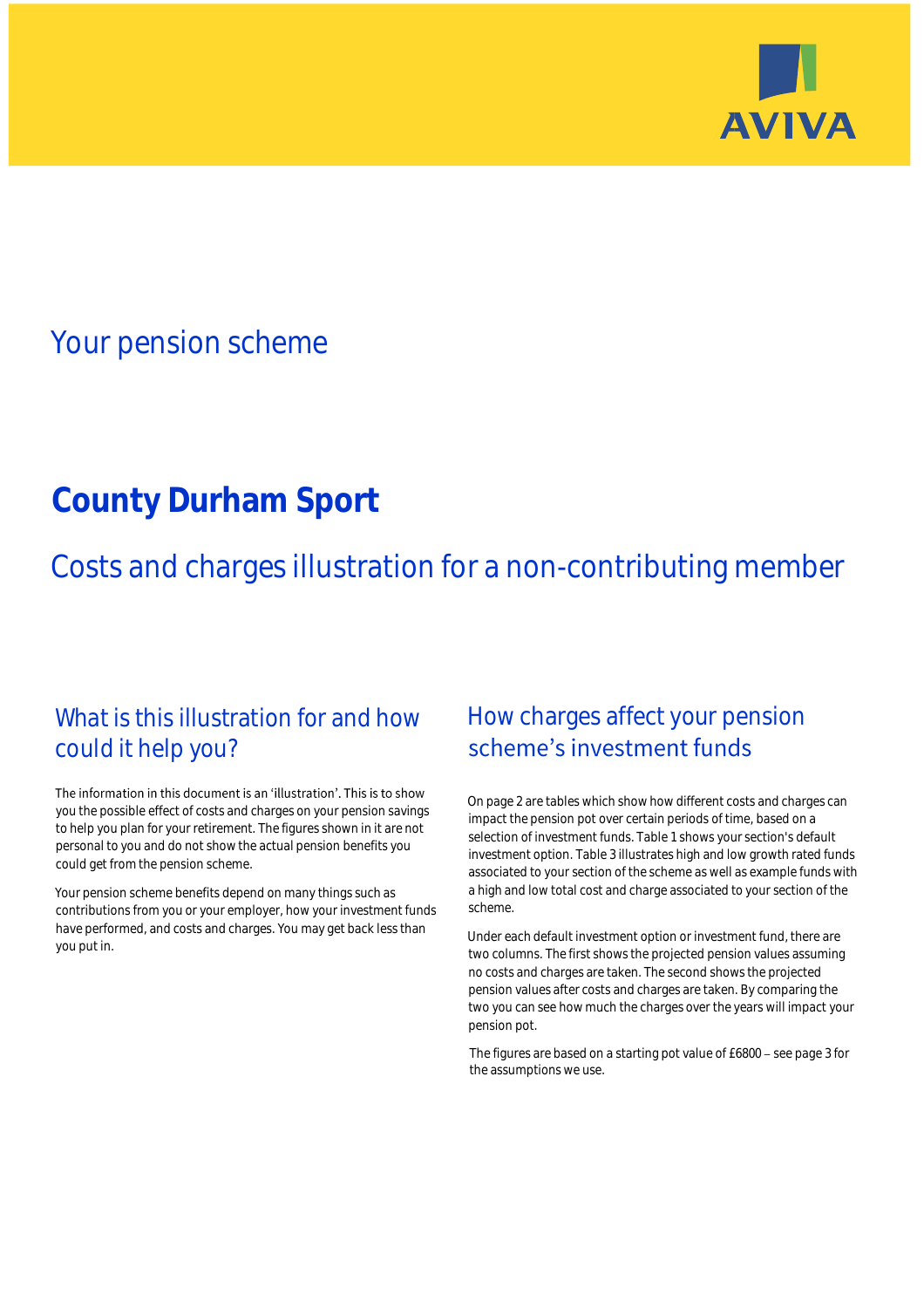|--|

| Illustration of effect of costs and charges on the Default Investment Option in |
|---------------------------------------------------------------------------------|
| <b>County Durham Sport</b>                                                      |

|                | <b>My Future</b>                      |                                    |  |  |  |  |
|----------------|---------------------------------------|------------------------------------|--|--|--|--|
|                | Assumed growth rate 3.3% (p.a.)       |                                    |  |  |  |  |
|                | Assumed costs and charges 0.6% (p.a.) |                                    |  |  |  |  |
| At end of year | Projected value assuming no           | <b>Projected value after costs</b> |  |  |  |  |
|                | costs and charges are taken           | and charges are taken              |  |  |  |  |
| $\mathbf{1}$   | £6,870                                | £6,830                             |  |  |  |  |
| $\overline{2}$ | £6,950                                | £6,860                             |  |  |  |  |
| 3              | £7,020                                | £6,890                             |  |  |  |  |
| 4              | £7,100                                | £6,920                             |  |  |  |  |
| 5              | £7,170                                | £6,960                             |  |  |  |  |
| 10             | £7,570                                | £7,110                             |  |  |  |  |
| 15             | £7,980                                | £7,280                             |  |  |  |  |
| 20             | £8,420                                | £7,440                             |  |  |  |  |
| 25             | £8,880                                | £7,610                             |  |  |  |  |
| 30             | £9,370                                | £7,790                             |  |  |  |  |
| 35             | £9,880                                | £7,970                             |  |  |  |  |
| 40             | £10,300                               | £8,070                             |  |  |  |  |
| 45             | £10,600                               | £8,030                             |  |  |  |  |
| 50             | £10,600                               | £7,840                             |  |  |  |  |

#### **Table 2**

| List of Funds included in the Default Investment Option |                       |                    |
|---------------------------------------------------------|-----------------------|--------------------|
| <b>Fund name</b>                                        | <b>Total Cost and</b> | <b>Growth Rate</b> |
|                                                         | Charge (p.a.)         | (p.a.)             |
| Av My Future Consolidation-FPMFCONP                     | 0.56%                 | 2.40%              |
| Av My Future Growth-FPMFGROP                            | 0.62%                 | 3.60%              |
|                                                         |                       |                    |
|                                                         |                       |                    |
|                                                         |                       |                    |
|                                                         |                       |                    |
|                                                         |                       |                    |
|                                                         |                       |                    |
|                                                         |                       |                    |
|                                                         |                       |                    |

**Aviva Life & Pensions UK Limited.**

Registered in England No. 3253947. Registered office: Aviva, Wellington Row, York, YO90 1WR. Authorised by the Prudential Regulation Authority and regulated by the Financial Conduct Authority and the Prudential Regulation Authority. Firm Reference Number 185896. **aviva.co.uk** TEMP GFI NG071309 09/2018